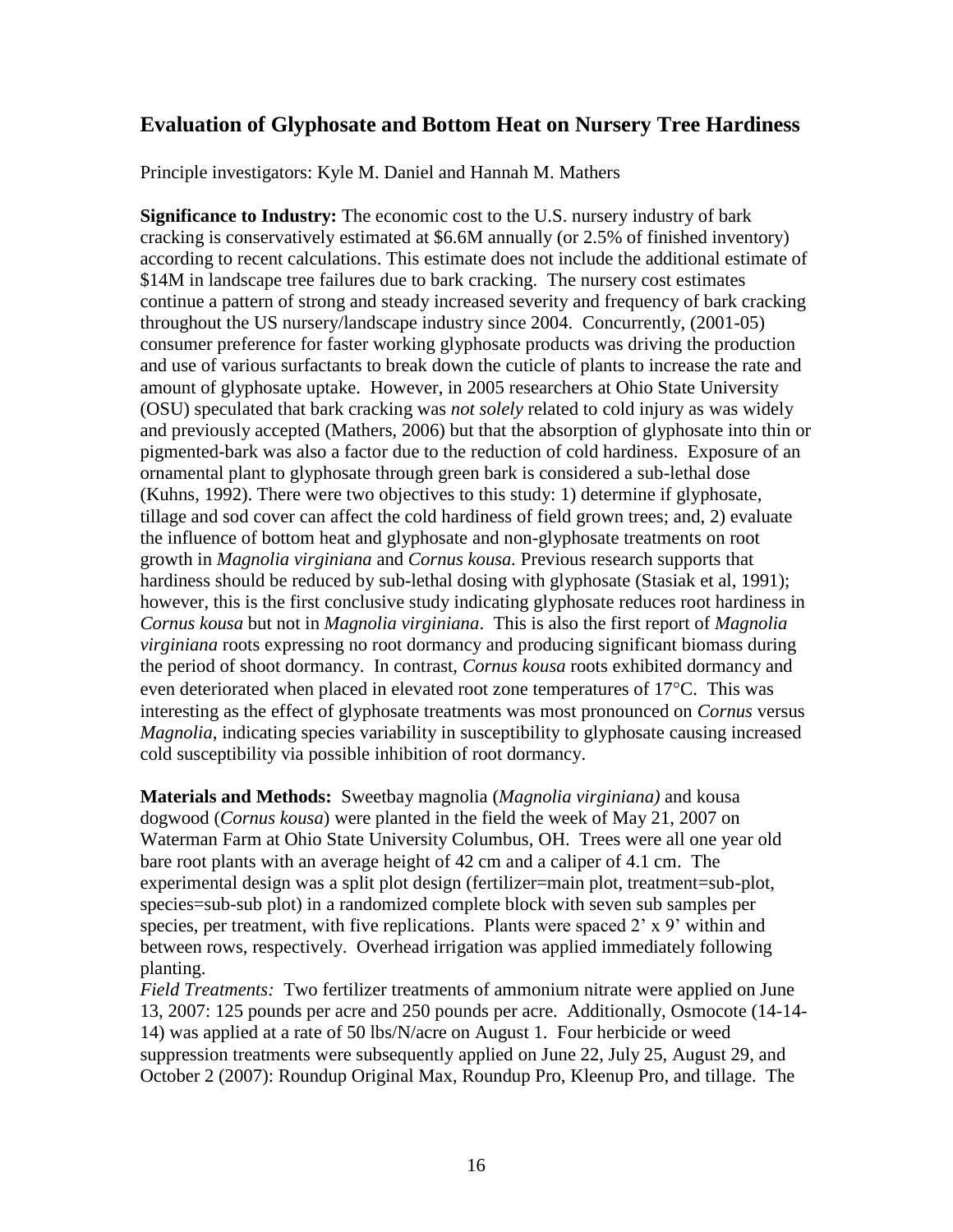herbicides were applied at a 5% solution, or 6.5 ounces/gallon. All herbicide treatments were applied using a five gallon backpack sprayer with a LFG 80° nozzle. *Freezing Treatments:* On December 3, five of the seven sub samples were dug out of the field. Plants were soaked overnight in water to loosen soil from roots. Roots were washed on December 4 and 5, 2007 and measured using a volumetric flask and with displacement to estimate root volume. This technique was repeated after bottom heat treatments were imposed for 70 days. Trees were placed in quart or pint size (depending on mass of roots) polyethylene bags and filled with a moistened 50-50 sand/perlite mixture to cover roots and tied with wire ties. Trees were then put inside a walk-in cooler set at  $5^{\circ}$ C ambient temperature. Two-sided wooden boxes, measuring  $3' \times 10'$ were placed in the cooler with heating mats set at  $8^\circ$ ,  $11^\circ$ ,  $14^\circ$ , and  $17^\circ$ C under each box. Sawdust was packed around the bags containing trees in the boxes to facilitate even heating over the root surface. To assess cold hardiness, 1-3 millimeter segments of stems (new growth) and primary roots were removed. Two to three segments of roots and stems were put into test tubes and put into an ultra low freezer (Forma Scientific, Inc., Marietta, OH). Segments were frozen at a rate of  $-6^{\circ}$  C per hour at the following temperatures: no freezing,  $-6^\circ$ ,  $-12^\circ$ ,  $-18^\circ$ ,  $-24^\circ$ , and  $-30^\circ$ C. Immediately after removing from freezer, 3 milliliters of distilled water was added to each test tube, and shaken overnight at 200 rpm. An initial baseline electrical conductivity (EC) reading was taken at this time for all temperature treatments. The tubes were then autoclaved at  $121^{\circ}$  C for 20 minutes to completely kill all tissue. The tubes were then shaken again overnight at 200 rpm. After shaking, a final EC reading was obtained for all treatments. The baseline EC was subtracted from the final EC and recorded as the differential EC for reporting of cold hardiness. The assumption is that the higher the differential, the greater the cold hardiness of the tissue (Stergios and Howell, 1973)

**Results** and Discussion: EC readings decreased with all declining freezing temperatures with *Cornus* stems and after -6<sup>°</sup> C for *Magnolia* stems (data not shown). Without exposure to short days and cool temperatures (ie. acclimation), *Malus* seedlings were hardy to approximately -7 °C (Magness, 1929). Our findings concur with *Magnolia* (non-dormant) but not *Cornus* (dormant). *Magnolia* shoots and roots did not exhibit dormancy in our study and thus were more susceptible to temperature fluctuations in contrast to our results with *Cornus,* which were similar to Magness (1929). These results also concur with the main effect of increasing bottom heat, which resulted in increased root growth (Fig. 1 and 2) in *Magnolia* (non-dormant) but not *Cornus* (dormant) (Fig. 1 and 3). Bottom heat also significantly increased hardiness for both species in roots and shoots (Fig. 1) versus the ambient control; however, the affect of bottom heat was greatest on *Cornus* shoots. The bottom heat by freezing temperature interaction for dogwood roots was also significant at  $\alpha$ =0.05 (data not shown) and indicated shoot and root hardiness increase caused by bottom heat was primarily due to the tillage treatment at bottom heats of  $14^{\circ}$  and  $17^{\circ}$  C. A significant herbicide by freezing temperature interaction ( $α=0.05$ ) also occurred with *Cornus* (Fig. 1) but not *Magnolia*. The tillage treatment significantly increased hardiness versus the glyphosate treatments or sod cover (Fig. 1). Mathers and Stushnoff (2005) indicated that non-acclimated tissue [not exposed < -7° C (Magness, 1929)] cannot be used to distinguish treatment differences related to cold. The most pronounced treatments differences in our study were found at  $-18^{\circ}$  C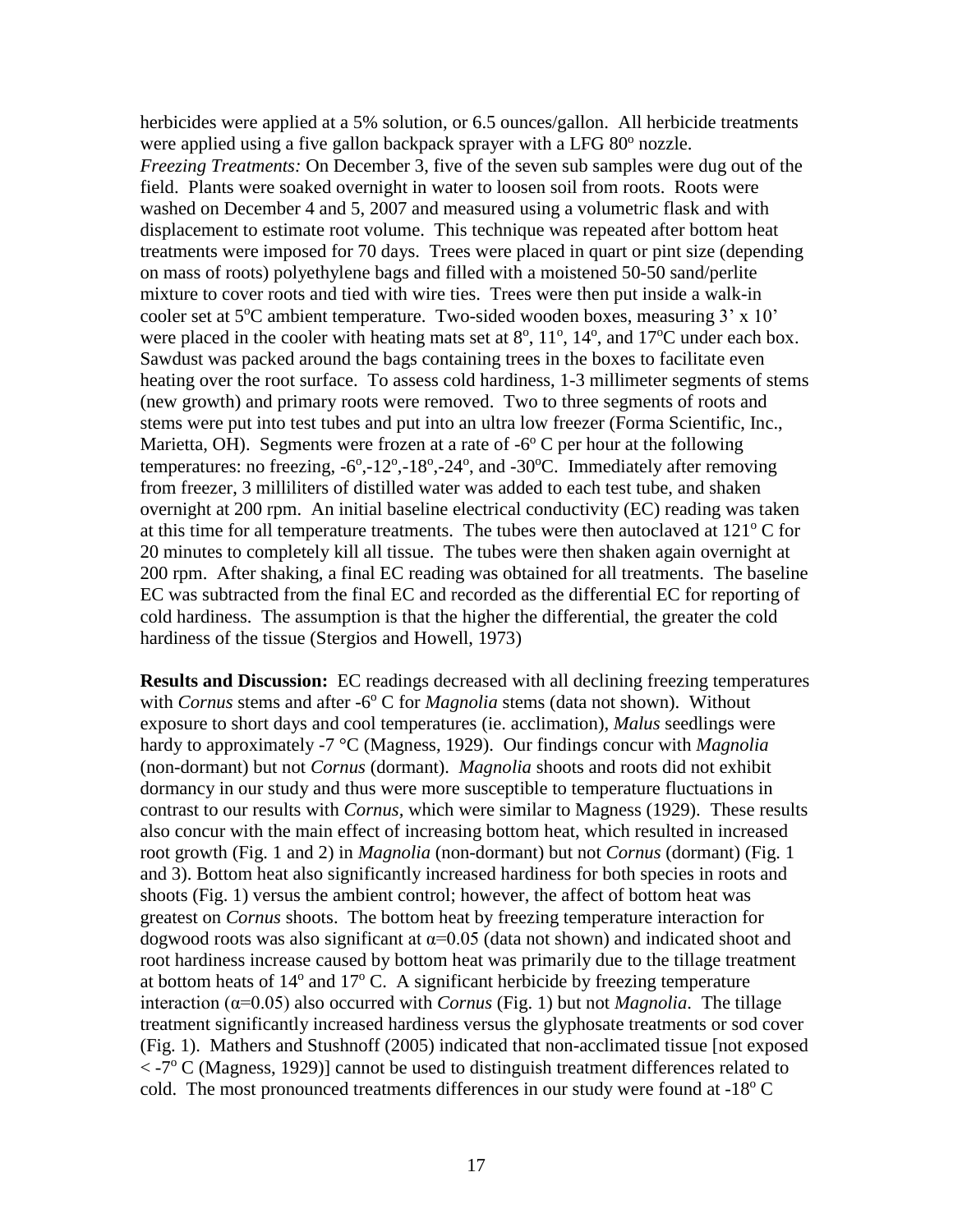where the glyphosate treatments showed less hardiness as compared to tillage, but not significantly different from sod cover. It is known that sod cover reduces hardiness via competition and inhibition of acclimation (Calkins and Swanson, 1998), and bare soil treatments have less cold injures (bark cracking/root injuries) versus sod cover. However, glyphosate treatments causing similar cold hardiness reduction to sod cover indicates a possible similar effect via acclimation inhibition. This occurs with the herbicide and freezing interaction that is evident with *Cornus* (dormant), but not with *Magnolia* (non-dormant).

## **Literature Cited:**

1. Calkins, J.B. and Swanson, B.T. 1998. [Plant cold acclimation, hardiness, and winter](http://web.ebscohost.com.proxy.lib.ohio-state.edu/ehost/viewarticle?data=dGJyMPPp44rp2%2fdV0%2bnjisfk5Ie46bZMtqazTLOk63nn5Kx95uXxjL6srUqzpbBIrq6eSbCwrky4p7Y4zsOkjPDX7Ivf2fKB7eTnfLujsVC1p7NKsai3PurX7H%2b72%2bw%2b4ti7eeXopIzf3btZzJzfhru%2fzFywp7RMr6eySaTc7Yrr1%2fJV5OvqhPLb9owA&hid=120)  [injury in response to bare soil and groundcover-based nursery field management systems.](http://web.ebscohost.com.proxy.lib.ohio-state.edu/ehost/viewarticle?data=dGJyMPPp44rp2%2fdV0%2bnjisfk5Ie46bZMtqazTLOk63nn5Kx95uXxjL6srUqzpbBIrq6eSbCwrky4p7Y4zsOkjPDX7Ivf2fKB7eTnfLujsVC1p7NKsai3PurX7H%2b72%2bw%2b4ti7eeXopIzf3btZzJzfhru%2fzFywp7RMr6eySaTc7Yrr1%2fJV5OvqhPLb9owA&hid=120) Jour. Env. Hort. 16 p.82-89.

2. Kuhns, L.J. 1992. Glyphosate applications to the bark of nine tree species. Proc. Northeast. Weed Sci. Soc. 46:23-26.

3. Magnes, J.R. 1929. Collar rot of apple trees. Washington Agr. Exp. Sta. Bull. 236.

4. Mathers, H. M. 2006. Bark Cracking: Part 2. A horror and a mystery! The Buckeye. April. Pp. 24-26

5. Mathers, H.M. and Stushnoff, C. 2005. Screening *Malus* seedlings for cold resistance. HortScience 40:318:322.

6. Stasiak, M.A. Hoffstra, G. Payne, N.J. Prasad, R. and Fletcher, R.A. 1991. Alterations of growth and shikimic acid levels by sublethal glyphosate applications on pin cherry and trembling aspen. Can. J. For. Res. 21:1086-1090.

7. Stergios, B.G. and Howell, G. S. Jr. 1973. Evaluation of Viability Tests for Cold Stressed Plants. Jour. Env. Hort. 98 p. 325-330.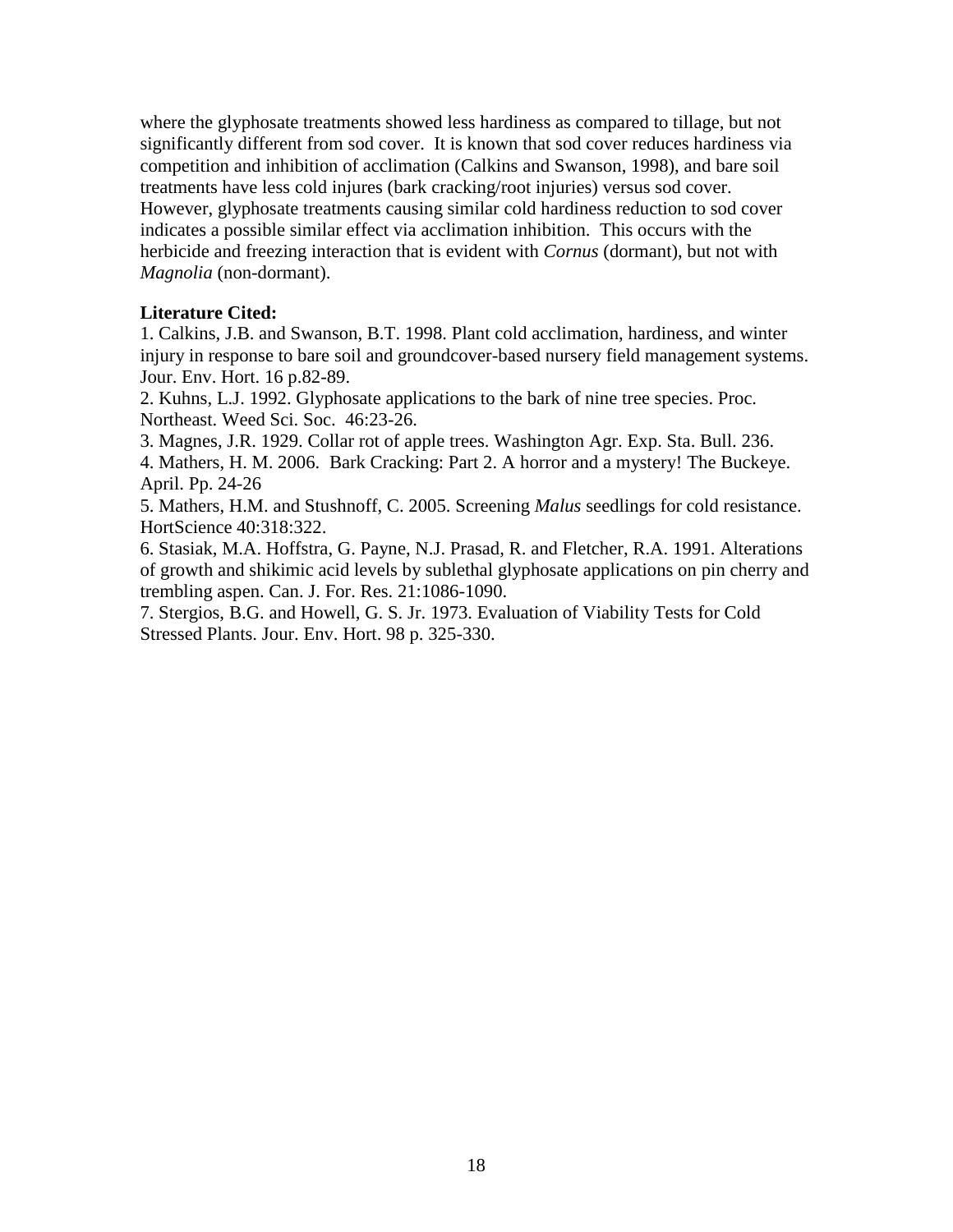

Fig. 1. Effect of freezing on *Cornus kousa* and *Magnolia virginiana* exposed to various amounts of bottom heat temperatures combined over freezing temperatures, herbicides, and fertility. Letters indicate significance differences between similar colored bars LSMeans  $\alpha$ =0.05. 5° C was the ambient temperature. Differential=how determined baseline EC (after freezing)-final EC (after freezing and autoclaving).